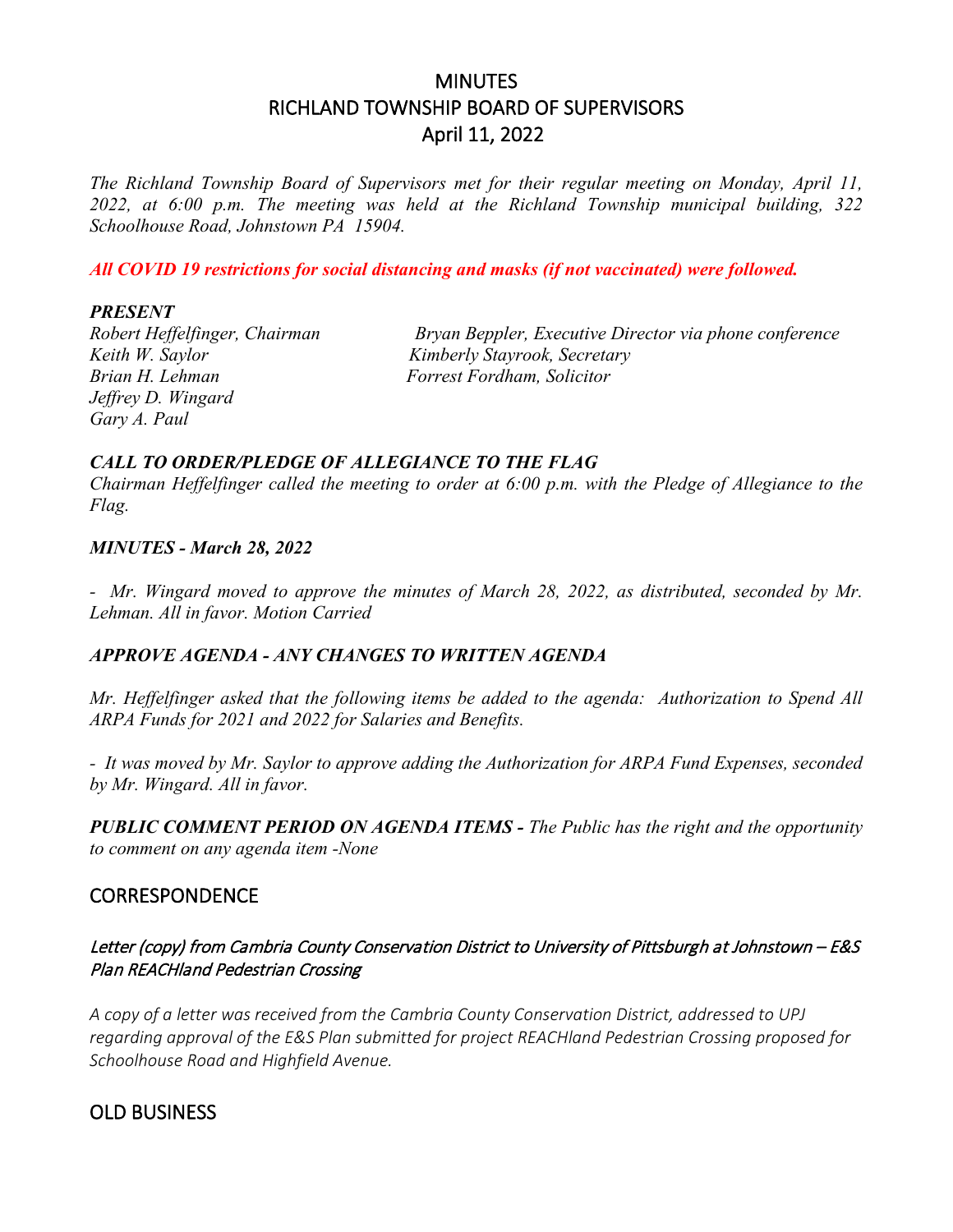## *MINUTES – Board of Supervisors 4/11/2022 Page 2 of 3*

## Resolution – Berwind Corporation/Leventry Road Phase 2 Subdivision Sewage Facilities Plan

*A resolution was presented for Berwind Corporation's Leventry Road Phase 2 Subdivision Sewage Facilities Plan Revision for Land Development. They proposed to develop four lots on Leventry Road and Highland extended the sewer line.*

*- It was moved by Mr. Paul to approve the Resolution for Berwind Corporations Sewage Plan Revision for Leventry Road, seconded by Mr. Lehman. All in favor.*

## Authorization To Spend All ARPA Funds received in 2021 and 2022 on Police and Roadcrew Salaries and Benefits

*- It was moved by Mr. Wingard to approve spending the ARPA funds received for 2021 and 2022 on Police and Roadcrew salaries and benefits for 2021 and 2022, seconded by Mr. Lehman. All in favor.*

## NEW BUSINESS

## Payment of the Bills

- *Mr. Saylor moved to pay the general fund bills totaling \$221,460.80, seconded by Mr. Paul. All in favor. Mr. Saylor noted the quarterly allocations for East Hills Recreation and Highland Library were included within the bills list, which is reflected in the total bills paid.*

## Cambria County Board of Assessment – Tirth Holdings LP (Super 8 Motel) Continuance

*Attorney Fordham explained the Cambria County Board of Assessment appeals process. He indicated that Tirth Holdings aka Super 8 Motel had filed an appeal of their assessment but asked that the hearing be continued until August. He stated that the Richland School District takes the lead on tax appeals, as they have the biggest stake in the result.* 

## Cambria County Assessment - Quality Inn Suites Hearing Scheduled for August 8, 2022

*Attorney Fordham stated that the Quality Inn Suites has filed for a tax assessment appeal, and it has been scheduled for August as well. The same as Tirth Holdings, the owners of the Quality Inn Suites filed a tax assessment appeal, requesting a reduction in their assessment. He explained that as part of the appeals process, an outside party sometimes requests appraisals to come to a fair market value on properties.*

## OTHER BUSINESS

*Ms. Stayrook noted to everyone present that the next regularly scheduled Board meeting will be held Thursday, April 21st at 6 p.m. and has been properly advertised as such. It was noted that the Board will be at the PSATS Convention, therefore the meeting was changed.*